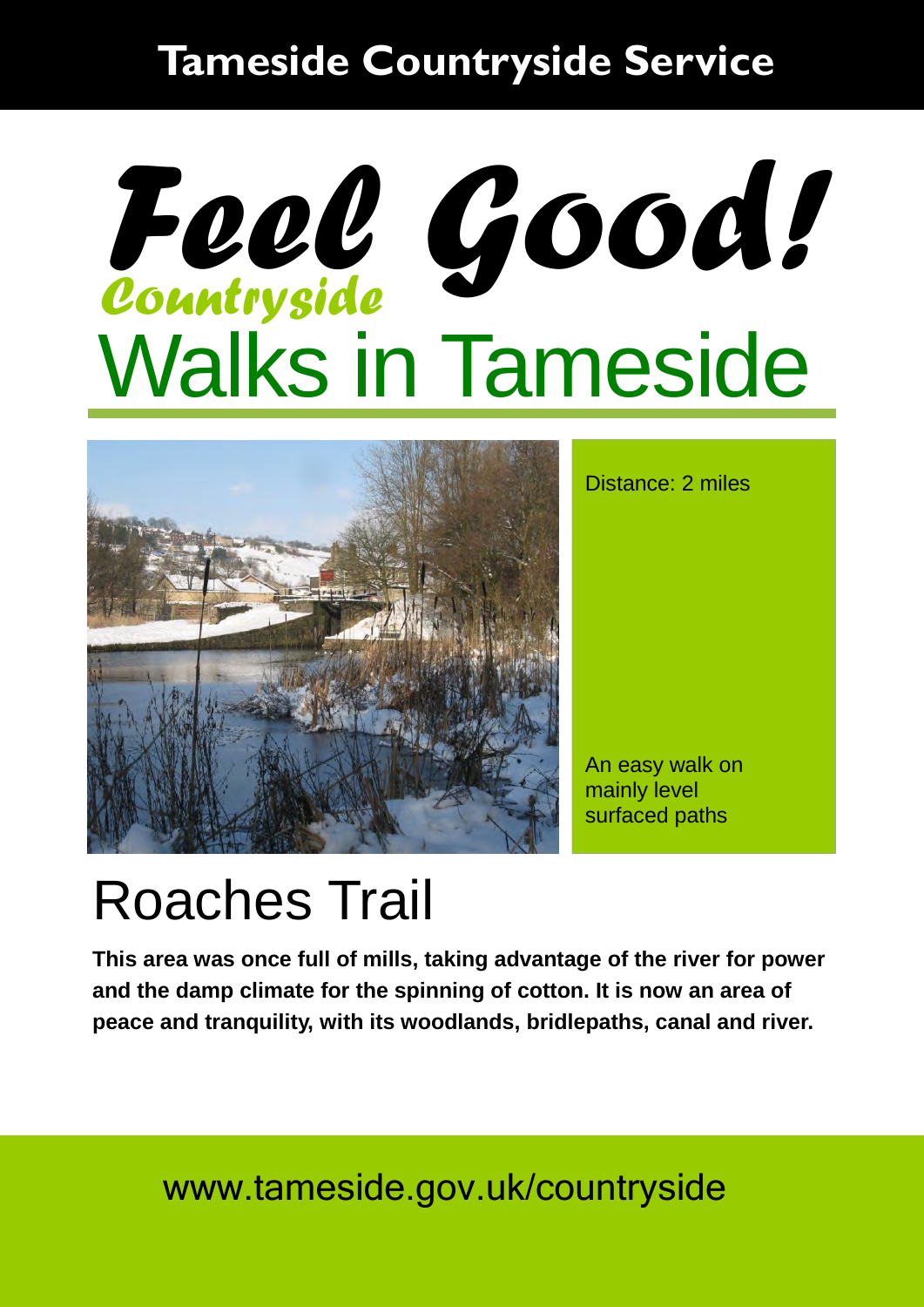## Roaches Trail

#### **Start from Roaches Lock, Manchester Road, Mossley, OL5 9BB**

#### **From Roaches Lock car park climb the steps on to the Huddersfield Narrow Canal towpath.**

Work started on the building of the canal in 1794 and it was completed and fully opened in 1811. The canal links the Ashton and Peak Forest Canals at Portland Basin, Ashton under Lyne with Huddersfield.

**Turn right and cross the footbridge beside the lock gates, go over a second footbridge across the spillway and turn right.** 

With the canal on your right, the path winds round through Roaches Wood, the site of a former tip, transformed by tree planting, access works, picnic sites and a pond in the late 70s and 80s. The path joins the old Stalybridge to Diggle railway line with a view of Noon Sun hill to your left.

**Turn right and continue on the flat. Just before the path enters a cutting below Micklehurst Estate, turn right and follow the path down the hill to the lock.**

Woodend Mill ahead once produced cotton and now houses a variety of units.

**Cross the canal bridge and turn right back onto the towpath.**

On your left you can see the River Tame which starts its life on the moorlands above Denshaw in Saddle-

worth and flows for 21 miles to its confluence with the River Goyt in Stockport. The name of the river is thought to derive from the anglo saxon word meaning 'dark waters' which relates to its peaty colour. Dippers can often be seen on the weir. Look for the milestone with the distance to Huddersfield cut into it.